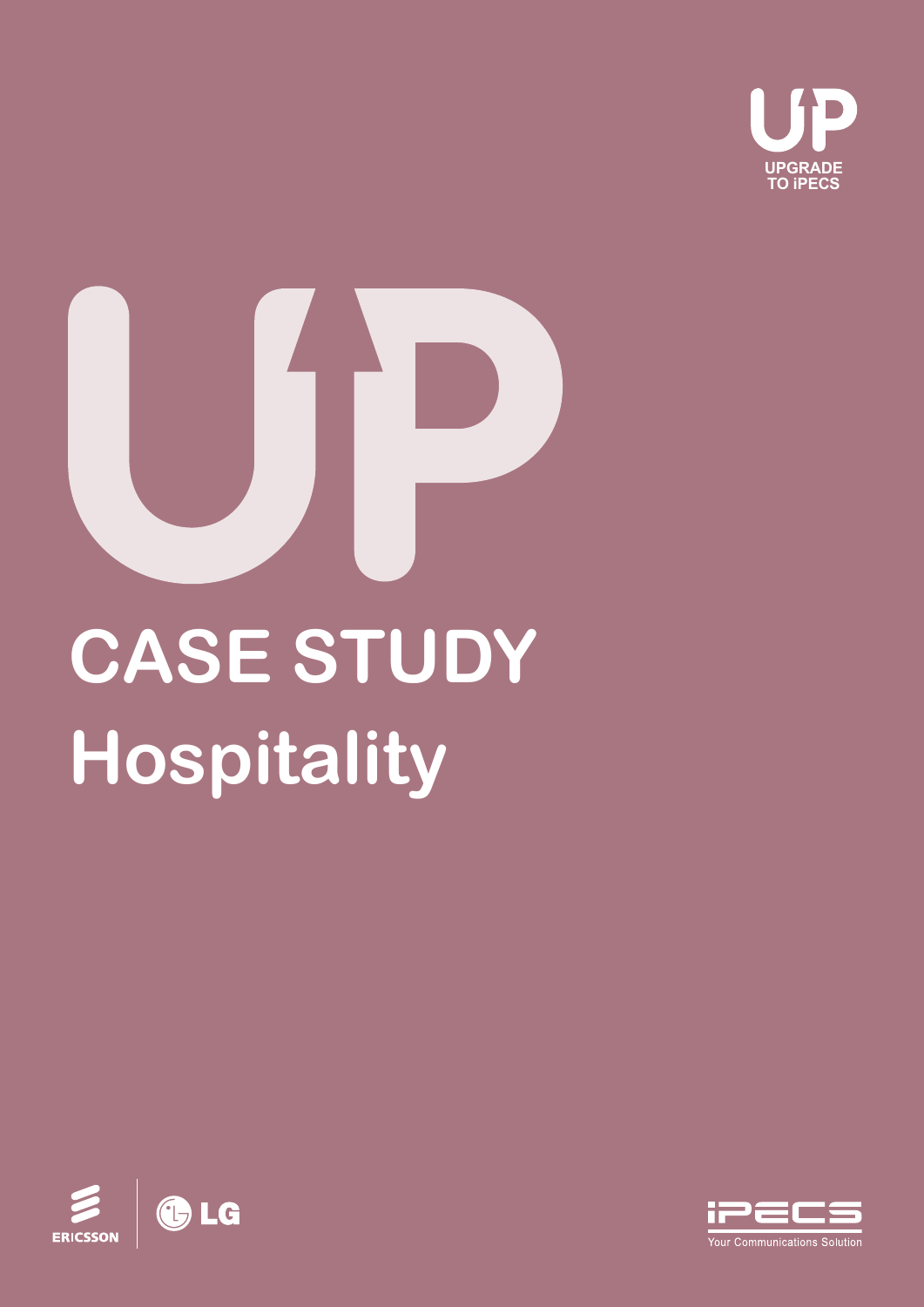**"We have already seen a growth in the number of positive reviews on TripAdvisor, commending us on the high level of customer service we provide. I have no doubt that this is a result of the improved communications we now have in place around the hotel thanks to the iPECS."** 

**Steven Lee, General Manager**

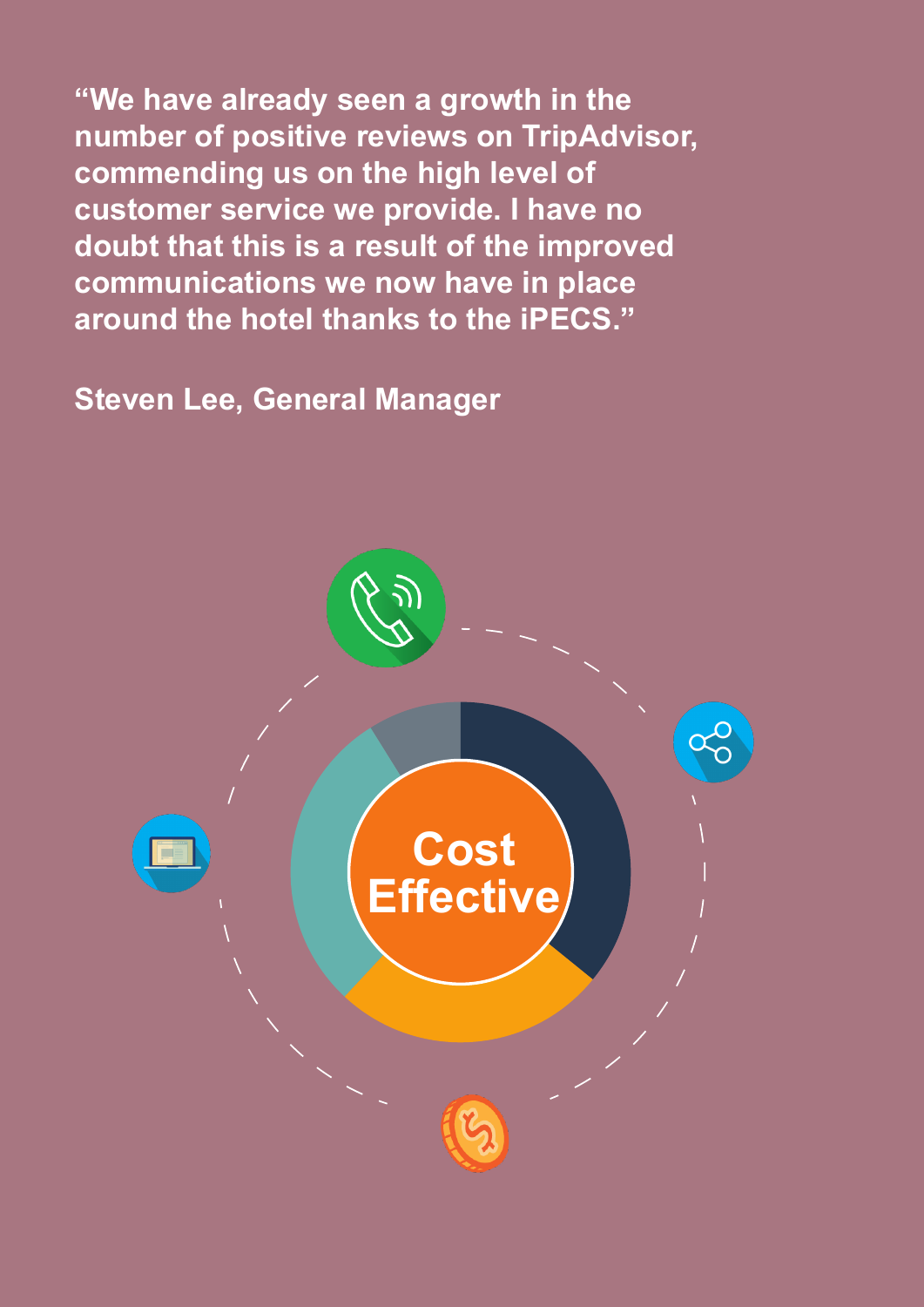# **CASE STUDY**



### **The Customer**

The Royal Victoria built in 1865, is a hotel based at the foot of Mt Snowdon in Wales. The hotel has 106 rooms and over 30 acres of picturesque grounds.

## **The Challenge**

The hotel required a modern communications solution to help improve their business efficiency and service to guests:

- Call logging to help monitor business performance and control costs
- Enable staff on the move such as night porters to always be contactable
- Connect the hotel's 75 employees
- Improve guest Wi-Fi internet access
- Reduce spending on line rental and call charges

# **The Solution**

- iPECS 600 solution, driving productive and efficient working regardless of location or device
- 20 digital extensions throughtout the hotel to keep staff connected
- 106 analogue extensions throughout quest rooms
- SIP lines
- Enhance mobility for night porters via mobile twinning

### **The Benefits**

- The UCP600 offered a cost effective, featurerich, SIP-connected solution.
- It allows the hotel to retain their existing legacy infrastructure, blending their current analogue technology with IP and SIP.
- iPECS is reliable and resilient, combined with remote and on-site engineering support. ensures complete peace of mind.
- SIP connectivity provides significant savings on line rental and call charges, as well as providing flexibility and business continuity.